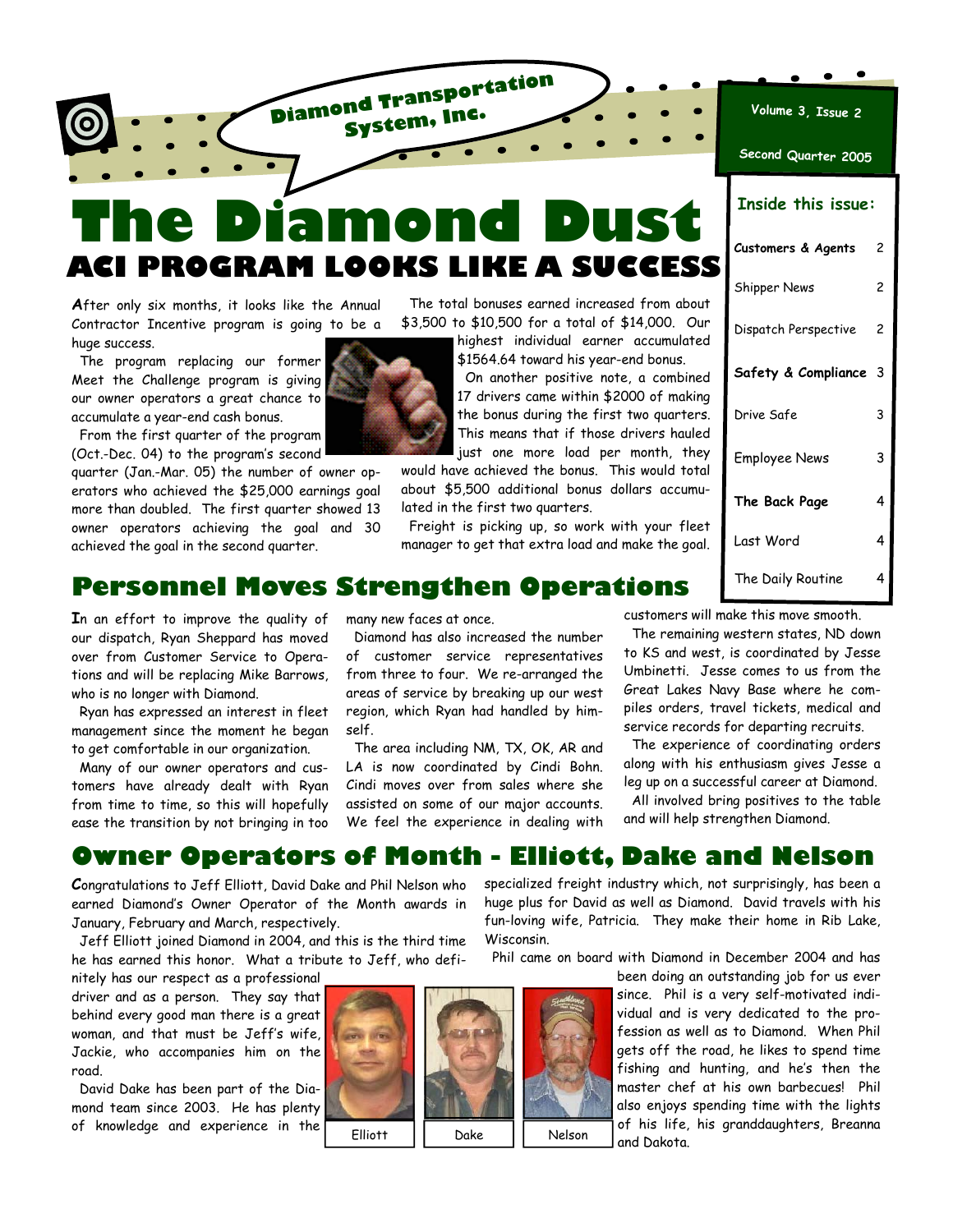## **SHIPPER NEWS: Business Is Increasing, So Why Are Some Owner Operators Making It and Others Are Not? CUSTOMERS AND AGENTS**

**T**here are times when we wonder where all the owner operators are. It becomes a nightmare when the customer is calling for loads and when looking for trucks to move the loads, we find that drivers are at home for up to 7 days.

 During peak season, when the freight is moving, it is difficult to comprehend taking a week off. Planning is what our sales and your fleet manager are trying to do.

 One of the keys to being a successful owner operator is making the most of your time. When we look at those drivers that are our top earners, we see many of the same drivers at the top all the time.

We also see that new owner operators

are many times exceeding some of our existing owner operators. The reason: They are out to make a good living and pay off their bills and they have their priorities in order.

 This is the time of year when we have maximum hours for running oversize loads compared to the winter when we only had 8 to 9 hours of daylight. We can now beat curfews by using your running time properly by shutting down at dark outside of those cities that have curfews.

 Getting started at daybreak will get you through traffic before curfews start. In the evening when curfews run from 4 to 6pm leave time to get through those cities either before or after curfew.

It is your judgment that will determine

your routes and timing. When hauling oversized loads you need to be running at the break of dawn and/or running until dusk. We have 11 hours to work and we have 14 to 15 daylight hours to run in now. Let's make the most of it.

 It is our intention and goal that every owner operator is or becomes a successful businessman. We will do whatever we can to see that each of you attain that goal.

 We will, in the next few months, be meeting with some of you that continue to lag behind for whatever reason and work with you to see what can be done to correct the situation.

 Your work ethic is what will earn you the revenue you desire.

#### **-Paul Martinson, President**

## **Diamond Attends ConExpo—Con/Agg**

**P**aul Martinson, Jon Coca and Rebecca Beck attended Con Expo 2005 in Las Vegas, NV. The show included more than 124,220 industry professionals from around the world. We visited

with existing accounts and introduced our transportation services to many others.

 This event enabled us to make the potential customer connections with hundreds of companies over a few days. We were also the selected transportation provider for some of the vendors at the show. We are currently following up with customers in an effort to add to our existing customer base.

 The show covered 45 acres which is equivalent to more than 41 football fields or 29 soccer fields making it the largest trade show in North America.



Dancing JCB backhoes and Vegas skyline

**TOP-FIVE AGENTS JANUARY—MARCH** 

- 1. Frank Lantrip
- 2. Dale White & Larry Meek
- 3. Darlene Hempel
- 4. Brenda Suttles
- 5. John Walker

**D**iamond congratulates our agents! Starting April 11, commissions will be processed on Thursdays. Commission invoices are now due by Tuesday.

## **THE DISPATCH PERSPECTIVE**

#### **PHONE FIRST!**

 As you may already know, it is now a requirement to call all shippers and consignees 24-hours in advance of arrival. The reason Diamond has made this mandatory is for a number of reasons. The call to the shipper is made by our customer



service department after the fleet manager has an estimated time of arrival from our owner operators. The first reason for this call is as a courtesy to give notice and to expect a truck for pickup.

 The second reason for this call is for any specific loading instructions, requirements and directions into the facility.

The third reason for this call is to reduce the number of sur-

prises that can occur at a shipper and to make sure that there have been no changes to the load. We find out hours of operation, whether or not there are loading appointments and prevent any number of other issues that can arise.

 The call to the consignee is made for all the same reasons as the first call. The only difference is that the fleet manager is to make this call.

 Again the key to all of this is based on the reliability of our owner operators to communicate a firm ETA to their fleet manager and arrive on time. When operations has the ability to assure a shipper or consignee that a truck will arrive at a specific time, the chance for something to go wrong is drastically reduced. Call ahead and arrive on time! -**Jon Coca, Vice President—Operations**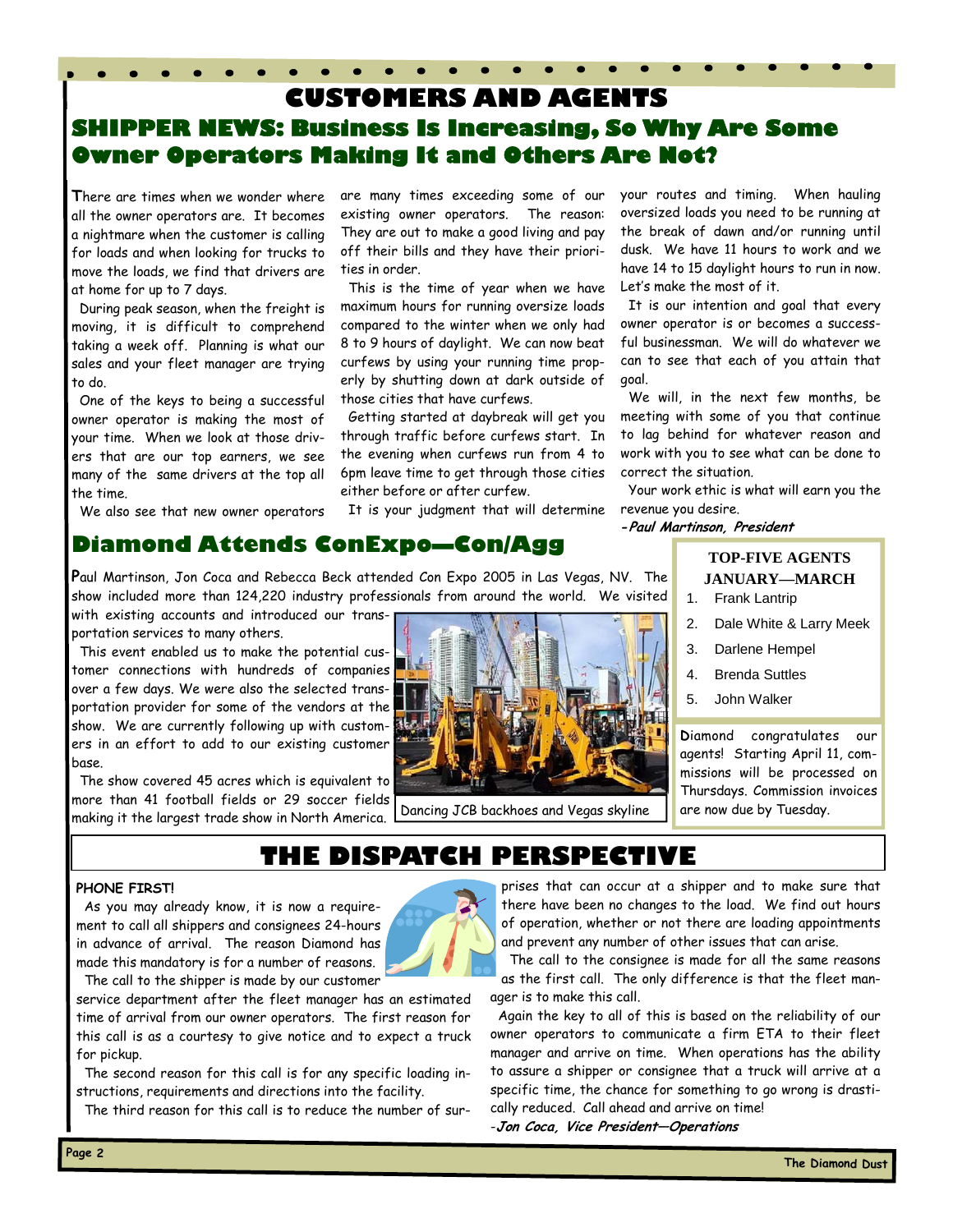## **Volume 3, Issue <sup>2</sup> Page <sup>3</sup>**

## **SAFETY & COMPLIANCE**

## **DRIVE SAFE: Maintain Distance From You to Vehicle in Front**

Does this truck have enough time to stop?...Doubtful!

**D**iamond recently instituted a policy on following distance which calls for a six to eight second gap between you and the vehicle in front of you. Obviously six to eight seconds is a ballpark figure which can be adjusted depending on your speed, traffic conditions, etc.

 Is this a tough policy to follow? For some, yes and for others it is just one component of their overall driving philosophy. The professional driver, who recognizes that driving two to three seconds off the car or truck in front of them is a recipe for disaster, is more likely to have a higher number of safe driving awards, an MVR that can be read in seconds—not minutes—and a general appreciation of the effort it takes to stay accident free.

 What makes sticking to this policy even more important is that many drivers, both auto and truck, are not paying full attention to the road. Whether it be trying to read the paper,

conversing with other passengers, putting on makeup, or the favorite pastime of almost everyone, talking on the cell phone; they are distracted enough that their reaction time in a critical stopping situation will be delayed, thus giving you even less time to react.

> If you take several vehicles in front of you and apply this scenario, the reaction time you are afforded has been drastically reduced even if you are paying absolute attention. The only way to put the control back in your hands is to make sure that you are leaving that six to eight second gap.

> It's not easy and as I mentioned earlier, these are ballpark numbers that will fluctuate based on circumstance, but one thing remains con-

stant; you will find yourself in a very bad situation if you do not leave adequate spacing.

- **Pat McLeod, Vice President—Administrative Services**

#### **News and Notes**

**CARGO DEDUCTIBLE INSURANCE**—We want to maintain this policy and have the premium continue to be very competitive. To do this, we must all work very hard at avoiding cargo losses. If you carry your physical damage insurance through Diamond. 1. Any cargo damage related to tarping is not covered under this plan. 2. Pictures must be taken and included with any claim against this insurance. 3. Too many claims could jeopardize the entire program; therefore if you have more than 2 claims during the year, you will lose this coverage. Again, cargo claims are expensive for you and Diamond. Remember, always inspect it, secure it, check it.

**ANNUAL RECORD**—DOT regulations require an accurate and timely completion of the Annual Violation and Review Record. We send you this form each year in conjunction with your Diamond anniversary date. We are required to run your current MVR and compare information. It is important that any new information on your motor vehicle record match the information you put on your annual review record. In addition, you are required to send to Diamond a copy of any citation you receive (car or truck) within 30 days of receiving it.

**ROADSIDE INSPECTIONS**—Remember that you receive \$50 for every level 1,2 or 3 DOT inspection which has no defects or violations. Check your equipment and cash in.

## **Employee News & Anniversaries**

**O**nce again Diamond Transportation System, Inc. congratulates all of you who served another year with us. We also welcome our new employees and owner operators. 2005 is off to a good start and we look at all of you for continued contribution and effort in making the entire year a grand success.

#### **Employee Anniversaries**

- Paul Martinson—33 yrs. April
- Tony Sharpe-15 yrs. April
- Pete Petkus—12 yrs. April
- Kathy Kerl-19 yrs. May
- Judy Gregory—19 yrs. May
- Pat McLeod-14 yrs. May
- 

#### **Owner Operator Anniversaries**

- Royce Brower—1 yr. April
- Gerry Christensen—7 yrs. April
- Rex Foreman—24 yrs. April
- Frank Harris—7 yrs. April
- Don Welker-6 yrs. April
- Ray Winker—1 yr. April
- David Boothe—2 yrs. May
- Harry Butzer—22 yrs. May
- Dean Cook—3 yrs. May
- Ron Cook-4 yrs. May
- Gus Widmer-4 yrs. May
- John Doyle III—15 yrs. June
- Jeff Elliott—1 yr. June
- Charlie Kanitz—1 yr. June
- Myron Mathison—1 yr. June
- Roderick Simons—1 yr. June

#### **New Owner Operators**  ● Joe Garrett

● Gary Garris ● LeRoy Guy ● Ray Hampton ● Richard Ingram

- Ray Casteel
- Dale Craig
- Wilbert Edwards
- Cliff Ellis
- Don Losey
- Joe Melvin
- Robert Myers
- Van Williams
- 
- Diane Dahse—12 yrs. May
- Penny Wisely-4 yrs. June